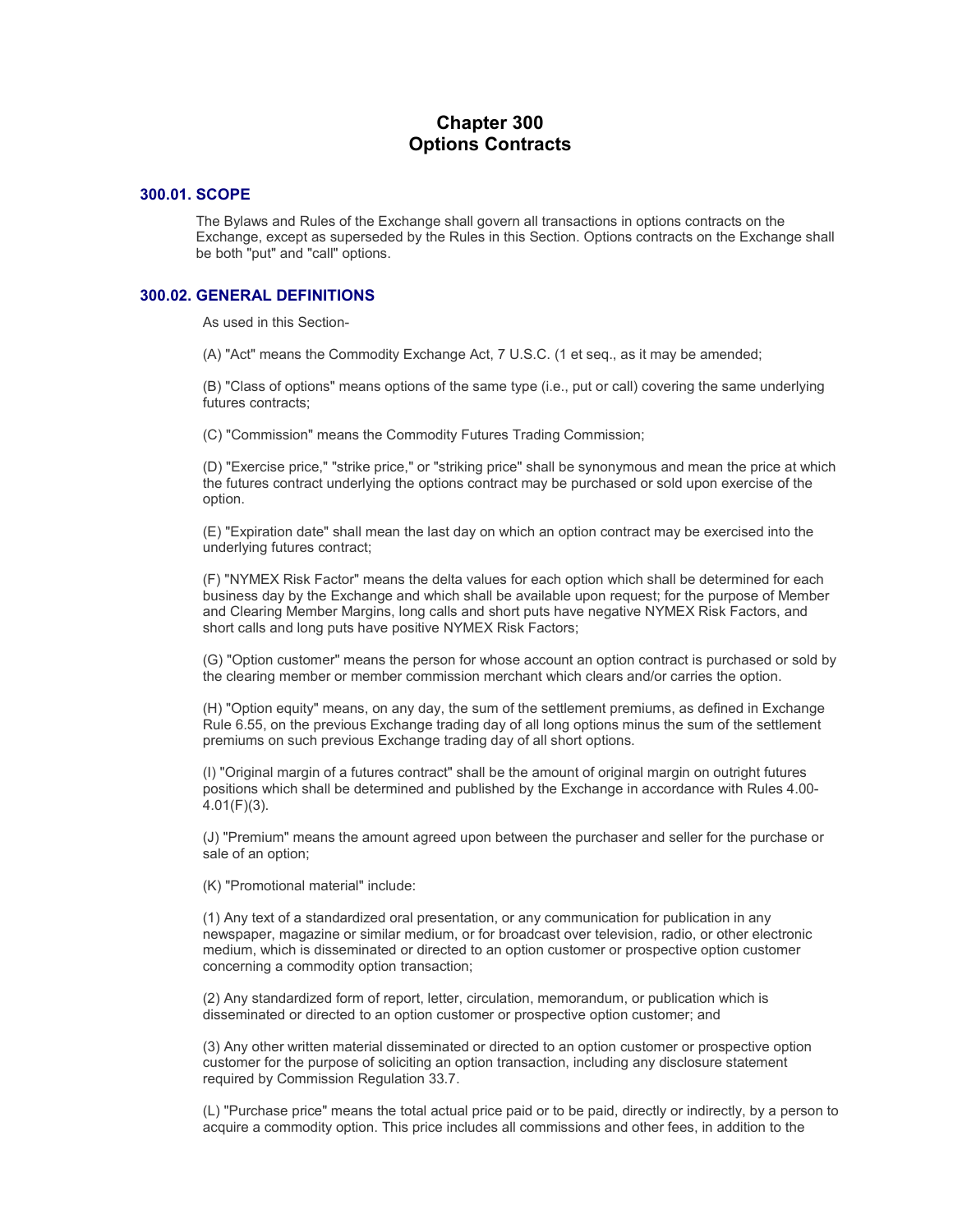option premium;

(M) "Purchaser" or "holder" means the long clearing member, except as provided in Rule 300.19(A). Such a person is said to have a "long position";

(N) "Seller," "grantor" or "writer" means the short clearing member, except as provided in Rule 300.19(A). Such a person is said to have a "short position";

(O) "Series of options" means options of the same class having the same strike price and expiration date; and

(P) "Underlying futures contract" means the futures contract which may be purchased or sold upon the exercise of the option.

#### **300.03. OPTION POSITION DEFINITIONS**

(A) "At-the-money call or put option" means an option the strike price of which is equal to the settlement price of the futures contract underlying such option.

(B) "In-the-money call option" means a call option the strike price of which is less than the settlement price of the futures contract underlying such call option.

(C) "In-the-money put option" means a put option the strike price of which is greater than the settlement price of the futures contract underlying such put option.

(D) "Out-of-the-money call option" means a call option the strike price of which is greater than the settlement price of the futures contract underlying such call option.

(E) "Out-of-the-money put option" means a put option the strike price of which is less than the settlement price of the futures contract underlying such put option.

(F) "Option Spread" means the purchase and sale of put or call options at a stated price difference.

(G) "Conversion" means a combined option and futures position in which the options trader who holds a long futures position is the grantor of a call option and the purchaser of a put option at the same strike price; each component position is in the same contract month.

(H) "Reverse Conversion" means a combined options and futures position in which the options trader who holds a short futures position is the grantor of a put option and the purchaser of a call option at the same strike price; each component position is in the same contract month.

(I) "Box Spread" means a combined options position in which the options trader is (a) the grantor of a call option and the purchaser of a put option at the same strike price, and (b) the grantor of a put option and the purchaser of a call option at the same strike price, which strike price is different from the strike price of the options in (a) above, all of which shall be in the same contract month and the same commodity.

(J) For the purpose of Clearing Member Margins, "Inter-option spread" means a combined options and futures position in the same commodity in which the options trader is (a) the grantor of a call option and the purchaser of an underlying futures contract; or (b) the purchaser of a call option and the seller of an underlying futures contract; or (c) the purchaser of a put option and the purchaser of an underlying futures contract; or (d) the grantor of a put option and the seller of an underlying futures contract.

(K) For the purpose of Clearing Member Margins, "Intra-option spread" means a combined options position in the same commodity in which the options trader is (a) the grantor of a call option and the purchaser of a call option; or (b) the grantor of a put option and the purchaser of a put option; or (c) the purchaser of a put option and the purchaser of a call option; or (d) the grantor of put option and the grantor of a call option.

(L) For the purpose of Clearing Member Margin Rules, "Ratio Spread" means any combination of options and futures positions in the same commodity carried in the same account cleared by the Clearing Member in which the options trader is: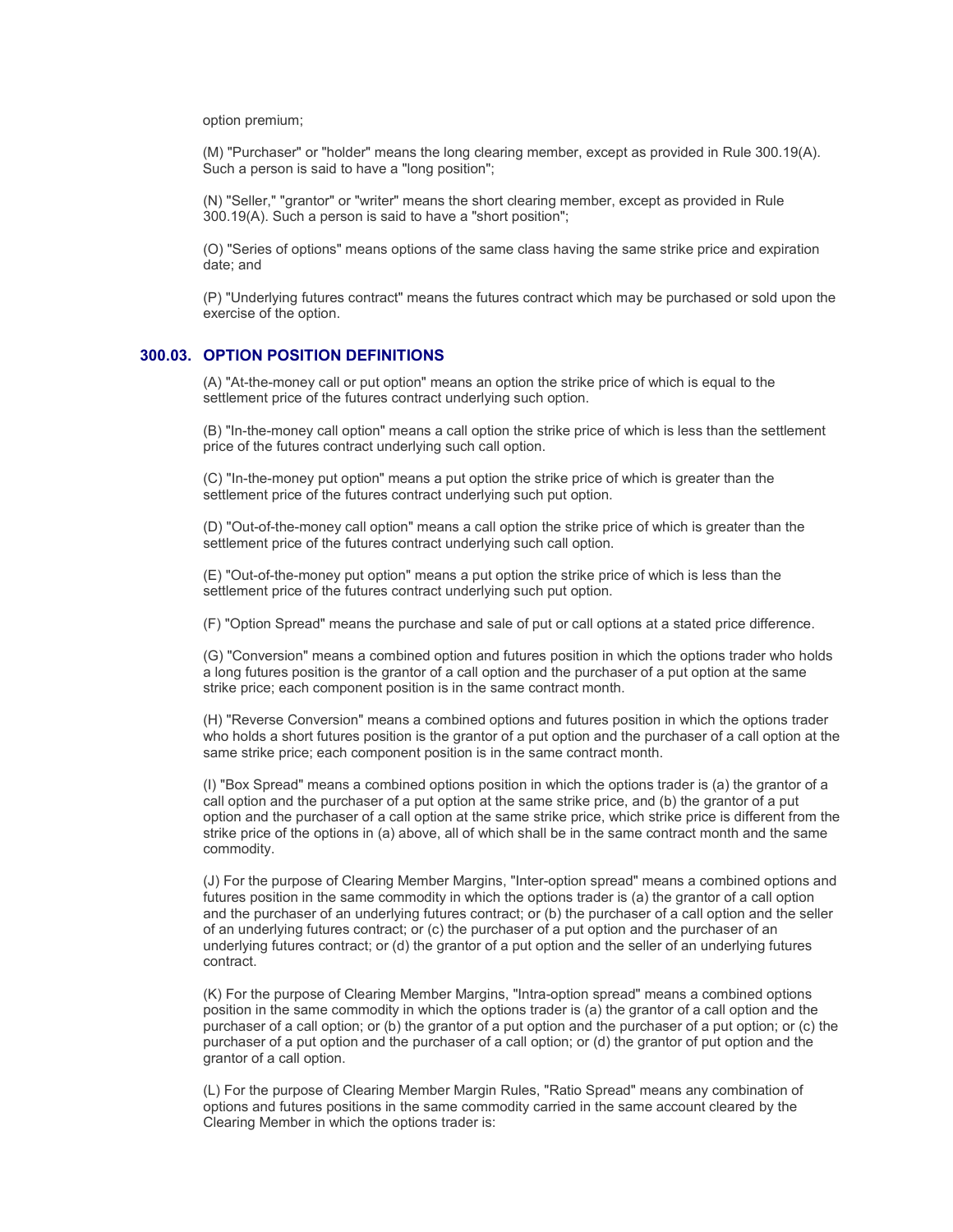(1) long call(s) vs. short call(s)  $(2)$  short put(s) vs. long put(s) (3) long call(s) vs. long put(s) (4) short put(s) vs. short call(s) (5) long futures vs. short call(s) (6) long call(s) vs. short futures (7) long futures vs. long put(s) (8) short put(s) vs. short futures

Ratio spreads apply only to positions in Member accounts, and may not include any futures positions or options positions reported as futures spreads, intra-option or inter-option spreads.

#### **300.04. RIGHTS OF CALL OPTION PURCHASER**

The purchaser of a call option contract shall have the right to give notice of exercise at any time prior to the option's expiration, in which case the Clearing House shall automatically assign to the purchaser a long futures contract on the Exchange, the price of which shall be the striking price specified in the option and the delivery month of which shall be that of the underlying futures contract. In lieu of the exercise, the purchaser of a call option may, at any time prior to the expiration of the option, engage in a closing sale transaction.

#### **300.05. RIGHTS OF CALL OPTION SELLER**

The seller of a call option contract in receipt of a notice of exercise shall automatically be assigned by the Clearing House a short futures contract on the Exchange, the price of which shall be the striking price specified in the option and the delivery month of which shall be that of the underlying futures contract. In lieu of the foregoing, the seller of a call option may, at any time prior to the receipt of a notice of exercise or expiration of the option, engage in a closing purchase transaction.

#### **300.06. RIGHTS OF PUT OPTION PURCHASER**

The purchaser of a put option contract shall have the right to give notice of exercise at any time prior to the option's expiration, in which case the Clearing House shall automatically assign to the purchaser a short futures contract on the Exchange, the price of which shall be the striking price specified in the option and the delivery month of which shall be that of the underlying futures contract. In lieu of exercise, the purchaser of a put option may, at any time prior to the expiration of the option, engage in a closing sales transaction.

#### **300.07. RIGHTS OF PUT OPTION SELLER**

The seller of a put option contract in receipt of a notice of exercise shall automatically be assigned by the Clearing House a long futures contract on the Exchange, the price of which shall be the striking price specified in the option and the delivery month of which shall be that of the underlying futures contract. In lieu of the foregoing, the seller of a put option may, at any time prior to receipt of a notice of exercise or expiration of the option, engage in a closing purchase transaction.

#### **300.08. NOTICE OF EXERCISE**

(A) Unless otherwise specified in Rules of the applicable product Chapter, a notice of exercise shall be effective:

1. only if received by a Clearing Member from a customer not later than 4:15 p.m. on any business day on which an option contract month is trading, up to and including the expiration date. For purposes of this Rule, "customer" shall include proprietary accounts as defined in Commission Regulation Section 1.3 (y).

2. only if it is delivered by a Clearing Member to the NYMEX Clearing House not later than 4:30 p.m., or 45 minutes after the price of the option being exercised or the underlying futures settlement price is posted, whichever is later, on any business day on which an option contract is trading up to and including the expiration date. Notice of exercise shall be given to the Clearing House in such form and manner as the Clearing House shall prescribe.

(B) On the same day it receives a notice of exercise of an option, the Clearing House shall assign the notice of exercise in accordance with Subsection (D) of this Rule to a seller of an option of the same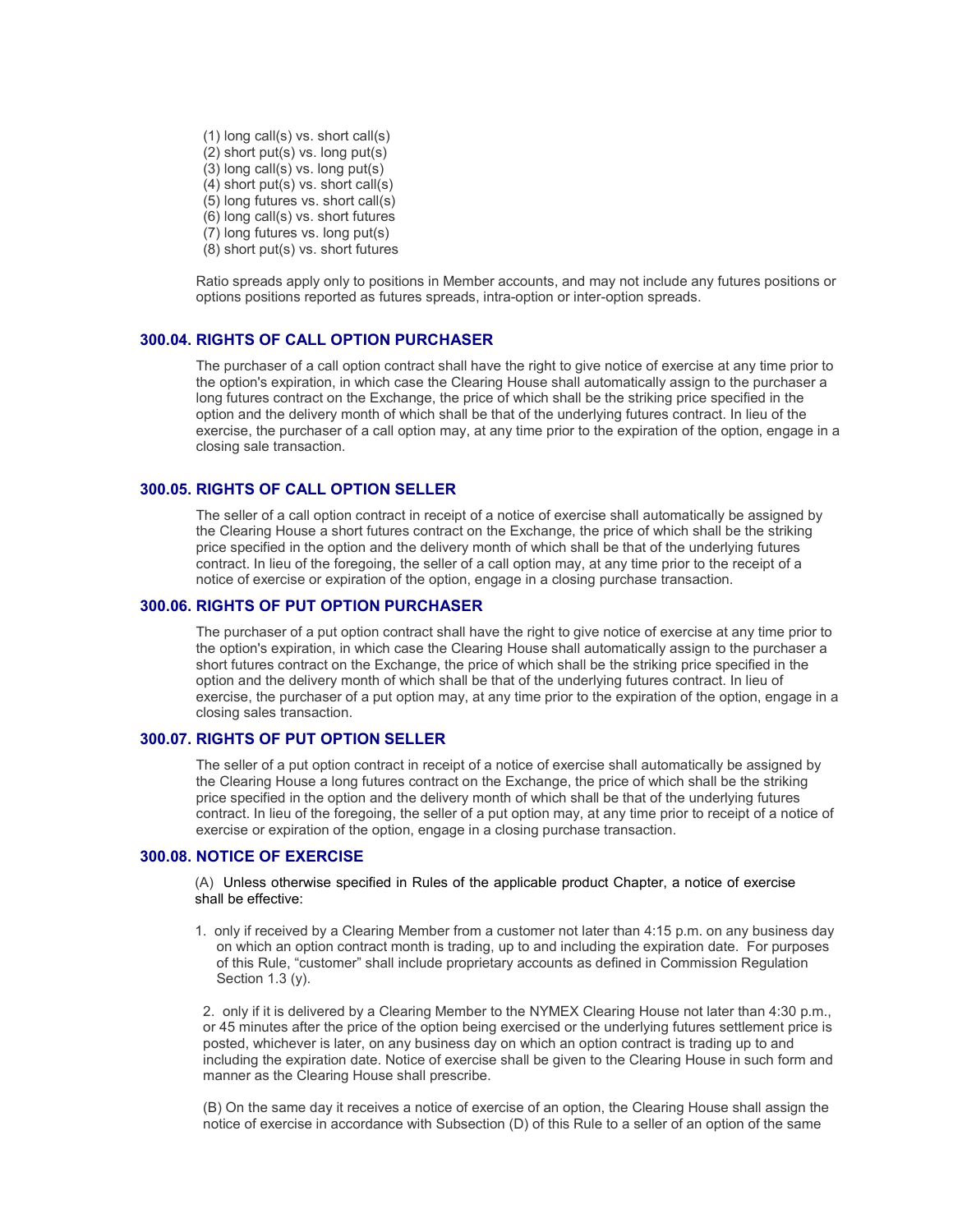series and shall establish, by book entry, positions in the underlying futures contract for both the purchaser and seller of the option, the price of which shall be the exercised options' strike price. As soon as practicable, the Clearing House shall notify the seller of such exercise and assignment. Such futures contracts and the purchase and sale thereof, in all respects, shall be subject to the Rules of the Exchange applicable to futures contracts.

(C) On the day a seller receives a notice of exercise from the Clearing House, the seller shall, as soon as practicable, report such notice to the short option customer to whose account it is allocated. The seller shall make every effort to notify its short option customers who have granted in-the-money options which have not been allocated a notice of exercise that the option was not exercised.

(D) The Clearing House shall allocate randomly notices of exercise in a series of options for any given day among clearing members holding or carrying short positions in the same series of options. Each clearing member and member commission merchant which carries an options customer account shall devise, maintain and follow written procedures, subject to the approval of the Exchange, for the fair and non-preferential allocation of notices of exercise among its customers.

(E) Unless otherwise specified in the Rules of the applicable product Chapter, on the last day on which an option may be exercised, each option held by a clearing member having an in-the-money value will be automatically exercised by the Clearing House unless the Clearing House receives written notification from the clearing member at such time as the Clearing House shall prescribe on the option's expiration date stating that the clearing member elects to abandon such option. The Clearing House shall make appropriate book entries and allocations for all options automatically exercised in accordance with subsections (B) and (D) of this Rule.

(F) For the purposes of subsection (E) of this Rule, the in-the-money value of the option shall be based on the settlement price of the underlying futures contract on the last day of trading in such option.

(G) An option for which the Clearing House has received written instructions to abandon by the time prescribed by the Clearing House on the last day for exercise of such option shall be deemed abandoned.

(H) Each clearing member and member commission merchant which carries option customers' accounts shall exercise due diligence in monitoring such accounts and obtaining instructions from customers with respect to the handling and disposition of options contracts in such accounts.

## **300.09. PAYMENT OF OPTION PREMIUM**

Except as hereinafter provided, no member commission merchant shall accept any order to purchase any Exchange option for a customer account unless the premium has been deposited in accordance with the Rules (or the member commission merchant has issued a call for any premium required and such call has not been outstanding more than a reasonable period of time not to exceed three business days except for good cause); provided, however, that the amount to be paid by an option customer to purchase and grant Exchange options in the same class for the same underlying futures contract, on any day, shall be the amount, if any, by which the premium for the purchased Exchange option exceeds the premium for the granted Exchange option. The payment required of the customer may be made in United States currency or checks payable in United States currency; or available equity. Such payment may not be made in any other form. Each clearing member of the Exchange shall receive the full amount of the option premium from each person for whom it clears options transactions on the Exchange and shall pay said amount to the Clearing House. All such payments to the Clearing House shall be made in accordance with the Exchange Rule 9.04. The Clearing House shall pay the premium to the selling clearing member.

#### **300.10. SALES OF DEEP-OUT-OF-THE-MONEY OPTIONS**

(A) Each member commission merchant which engages in the offer and sale of option contracts regulated by these Rules shall, in regard to all sales of deep-out-of-the-money options, provide the customer with a full explanation of the nature of such option prior to any transaction.

(B) For purposes of this Rule, a "deep-out-of-the-money option" is defined as an option whose strike price is more than X strike prices distant from the strike price closest to the price of the underlying futures contract, where X equals two (2) plus the number of calendar months remaining to option expiration, provided, however, that the Exchange may impose additional criteria as appropriate.

#### **300.11. CUSTOMER COMPLAINTS**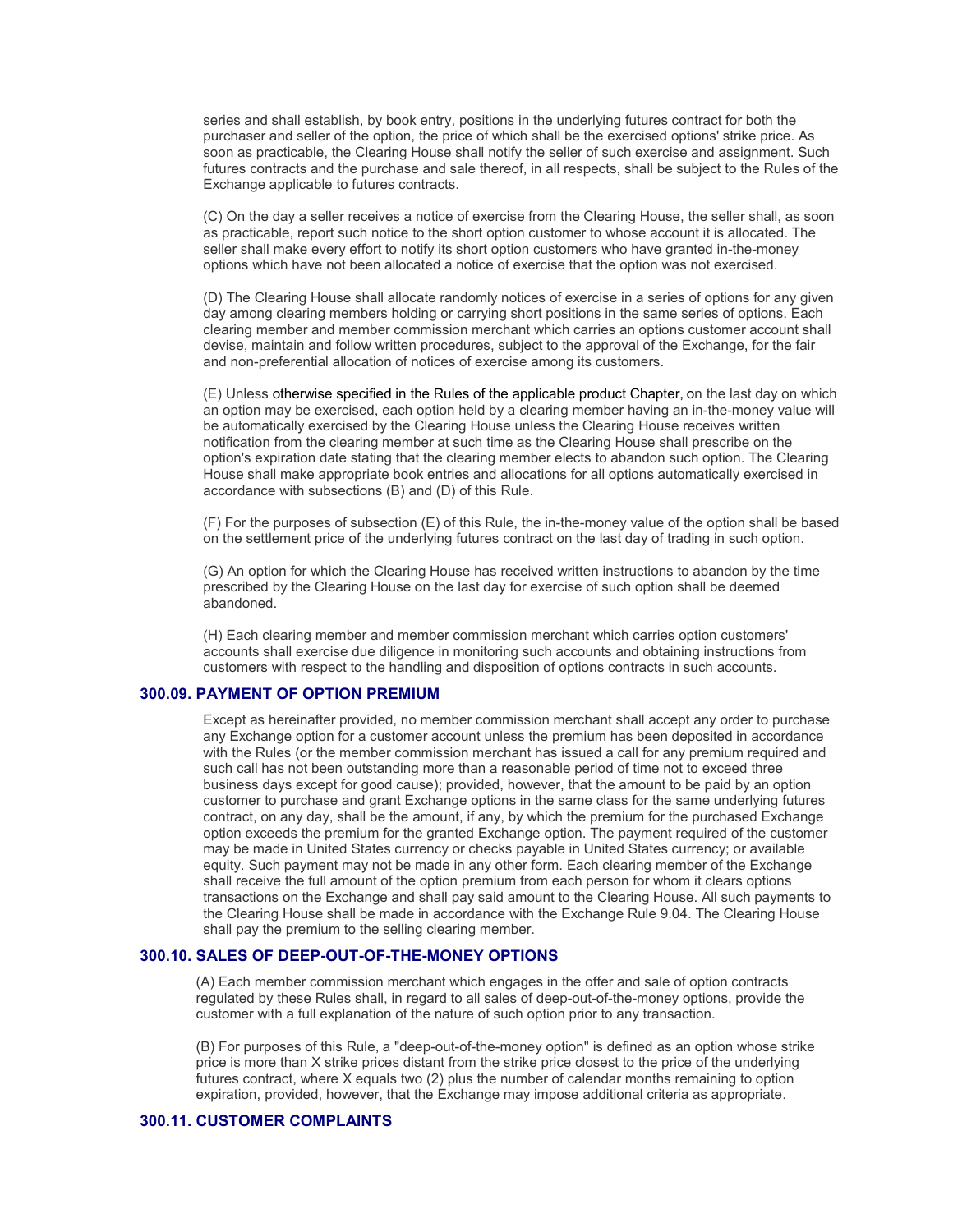Each member commission merchant which engages in the offer or sale of option contracts regulated by these Rules shall, with respect to all written customer complaints retain all written customer complaints, and make and retain a record of the date the complaint was received, the associated person who serviced the account, a general description of the matter complained of, and what, if any, action was taken by the member commission merchant in regard to the complaint.

#### **300.12. PROCEDURES FOR SUPERVISION**

Each member commission merchant which engages in the offer and sale of option contracts regulated by these Rules shall adopt and enforce written procedures pursuant to which it will be able to supervise adequately all of its options customers' accounts, except that of another commission merchant, including, but not limited to, the solicitation of any such account.

#### **300.14.A. Solicitation of Options Orders**

No member futures commission merchant may solicit or accept an option order from any person who it reasonably believes may be soliciting orders in contravention of Regulation §33.3 of the Commodity Exchange Act.

#### **300.14.B. Compliance with Disclosure Requirements**

Except as provided in Commission Regulation 1.65, no member commission merchant which engages in the offer or sale of option contracts regulated by these Rules may open an option account for a customer, except another commission merchant, unless the commission merchant does the following:

(A) furnishes the customer with a separate written disclosure statement as set forth in Commission Regulation 33.7 or includes such statement in a booklet containing the customer account agreement and other disclosure statements required by Commission rules;

(B) subject to the provisions of Commission Regulation 1.55(d), receives from the customer an acknowledgement signed and dated by the customer that he received and understood the disclosure statement;

(C) otherwise complies with Commission Regulation 33.7; and

(D) acquaints itself sufficiently with the personal circumstances of each option customer to determine what further facts, explanations and disclosures are needed in order for that particular option customer to make an informed decision whether to trade options.

#### **300.15. PROHIBITED PROMOTIONAL MATERIAL**

No member commission merchant which engages in the offer or sale of option contracts regulated by these Rules may publish, distribute or otherwise disseminate any promotional material pertaining to options trading on the Exchange which is fraudulent or misleading.

#### **300.17. SALES COMMUNICATIONS**

No member commission merchant, in connection with the offer or sale of option contracts regulated by these Rules, shall make, or cause to be made, fraudulent or high-pressure sales communications.

#### **300.18. SALES PRACTICE AUDITS**

The Exchange or its designee shall conduct sales practice audits of its member commission merchants which engage in the offer or sale of option contracts traded on the Exchange. Such audits shall be conducted as necessary but at least once yearly and shall address the following matters, among others:

(A) Handling of discretionary options accounts;

(B) Internal supervision of options sales practices including high-pressure or fraudulent sales communications;

- (C) Compliance with options disclosure requirements;
- (D) Handling and disposition of customer complaints; and